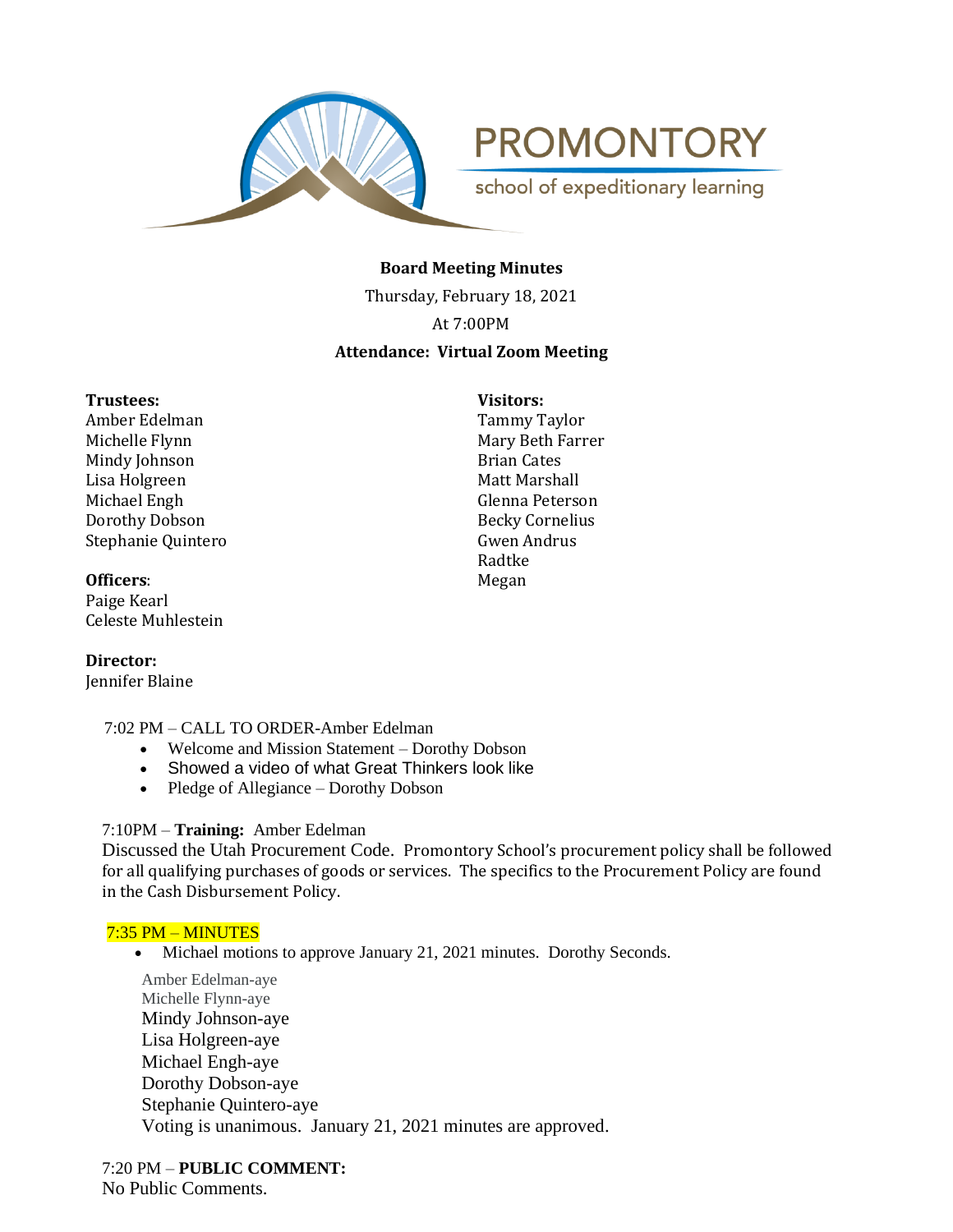### **7:37 PM** – **FINANCE REPORT**

#### • Budget Review – Brian Cates

Revenue such as CARES funding and ESSER funds were discussed at finance meeting. PTIF performance year to date continues to perform as it has over the last year. Outlook is similar—lower rates as we saw over a year ago. Budget as of January: Financial summary still about the same. Cash balance is good, trending in the right direction. Enrollment is holding steading at low 440 mark. Next year's funding is based on this year's numbers. Working on preliminary budget for next year. This year we have had a lot of extraordinary revenue. During finance meeting in April/May we will get the budget put together to vote on in June.

# **7:44 PM – BUSINESS ITEMS**

- **COVID Update**: Mindy was unable to get a hold of the epidemiologist. Jennifer: Stated that we have 1 active case and 1 in quarantine. The trends for quarantines seem to be lowering with just a case here and there. Jennifer suggested that keep temperature stations in place until they are not needed. Brigham City Hospital is still doing them. Amber: We will watch and see if we move into the moderate and make adjustments then. Jennifer: Will check with the health department and see what they say.
- **Family Handbook:** Jennifer: We just talked about updating the family handbook in the grading section as well as clarification of holiday. Also, update "Pack" to "POP". Jennifer stated we have not done that yet. Will update and get it sent out.
- **EL**: Amber: talked previously about the path that EL is going. Discussed the possibility of steering away from EL. Do we need to look at other options? Mindy: Feels that EL Education has changed a lot since the school first opened. Feels like it more closely aligned with our school when we first began. Still really likes the 10 founding principles, vision, and mission but feels like they aren't as closely aligned as they once were. Dorothy: Feels same way, but worries about losing some of the fine stuff that we have learned and garnered from EL. Mindy: EL is in our charter. Dorothy: Charter can be changed. Mindy: Suggested we design a principle that works. Amber: One of our former directors is going to be their school designer which could be a conflict of interest. Lisa: Stated that she is still pretty new to EL, but felt like EL was attractive as a parent because it was more outdoor and nature based. Stated that she loves crew with mixed grades. The Annual training was disappointing to her. It was very political and agenda driven. Amber: Our mission isn't going to change. If we decide to part ways with EL, we will take the things with us that make our school: expeditions, integrated learning. Those wouldn't change. We need to find something that will align with who we are and find a good fit. Dorothy: I don't want to lose the good things that helped us become a better school. Like peer observations that helped teachers grow. Michelle: Do we have to be affiliated with an EL? Amber: We don't need anything specific. Jennifer: Venture doesn't have a contract with EL. They are VENTRUE, not EL. They are true to who they are. If we step away from EL, we do not need to change our name. Dorothy: Would be worth having some board members look at other organizations and what they focus on. Amber: I want to put together a committee to work on this. Board members and any teachers who would be interested. Dorothy will send out an email to those interested in being on the committee.

Gwen: Was director of a private school in California that was started by a family that had a few ideas. They wanted a school for gifted kids and quick learners, hands on learners be a community and make sure they are learning and being successful. We need to gather up best practices and continue to improve.

Michael: We need a structure of policies of the stuff we love. Lay it out in a way that we are all satisfied with. It will be a lot of work, but worth it.

- **POP Organization**: This is Celeste's last year as POP President. She offered the position to a parent and just got the parent answer back and they said no. She is going to do a zoom to find out if anyone is interested. It has been a tough year for us. POP presidency is burned out. Hard to find volunteers. Last meeting, we created a list of things that volunteers can do.
	- o Fundraiser: Have a giant read-a-thon. The cost is \$1500 base cost for incentives. \$3.30 per student. This would include prizes for the students. Also looking at doing incentives that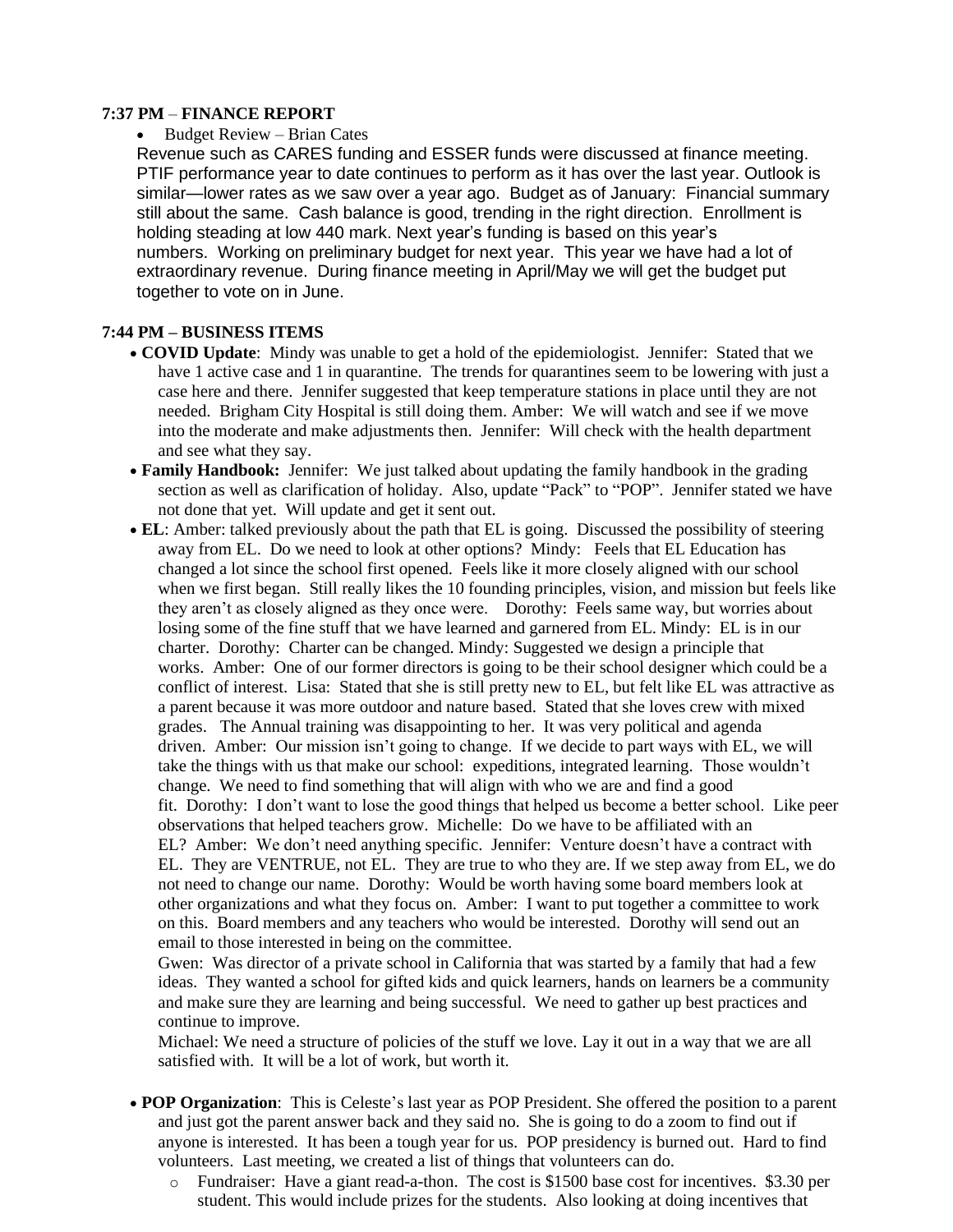don't cost. Celeste will schedule a time to meet with Jennifer. Mindy: When is this done? During school hours? Celeste: Anytime during the two-week period. Students can log into their account and have everyone meet during the intervention time on Friday so we aren't stepping into teacher planning time. No longer than 2 hours. With COVID, didn't feel like having the whole family all together. Scheduled for May 14<sup>th</sup>. Amber: There are still a lot of missing parts on this. Maybe meet with Jennifer and we will readdress it in March. Celeste: The biggest clarification would be time and location and incentives. Amber: Lets have Celeste meet with Jennifer and then do a quick meeting to discuss fundraiser if needed before our next Board Meeting.

• 8**:35 Spring Retreat Date**: Usually in April. Let's get it on the calendar. We need to discuss EL. Mindy: I like the idea, let's get our committee together first and revisit. Amber: This is an all-day event. We are thinking about having it at the school. Michael: Suggested arriving 30 minutes before and run the COVID test prior to meeting.

#### • **National Geographic's**:

Gwen: Fun program designed to let children for a two week take pictures of what they see in the outside. (birds, worms, etc.) upload pictures to National Geographic and the pictures are counted. Utah has a lot of schools doing it. Kids are credited by their school. Kind of like a scavenger hunt but affiliated with National Geographic's. Michael: Is this something to do as an expedition? Or Something ongoing? Gwen: It's a two-week stent. Project for better world day. Mindy, Amber, Michael really like it. Dorothy: Thinks it is great. Amber: Go ahead and do it and get it started.

#### • **8:46 Policies to Review:**

\*Donations, Gifts, Sponsorships Policy: No changes

\*Fieldwork & Overnight Policy: Dorothy: Overnight Policy: Lower elementary only have day trips only. Make adjustment that states overnight trips may be proposed by K-4 Teachers.

\*Distribution of Materials Policy: No changes.

# **8:48PM ACTION ITEMS**

8:53PM School Calendar: Send a survey out to parents with specifics on Fridays. Include a text field to put explanation of why the Friday choice was made. Get the data and revisit. Michael motions to approve. Stephanie Seconds.

Amber Edelman-aye Michelle Flynn-aye Mindy Johnson-aye Lisa Holgreen-aye Michael Engh-aye Dorothy Dobson-aye Stephanie Quintero-aye Voting is unanimous and carried.

# School Fees:

Mindy motions to approve. Stephanie seconds.

Amber Edelman-aye Michelle Flynn-aye Mindy Johnson-aye Lisa Holgreen-aye Michael Engh-aye Dorothy Dobson-aye Stephanie Quintero-aye Voting is unanimous and carried.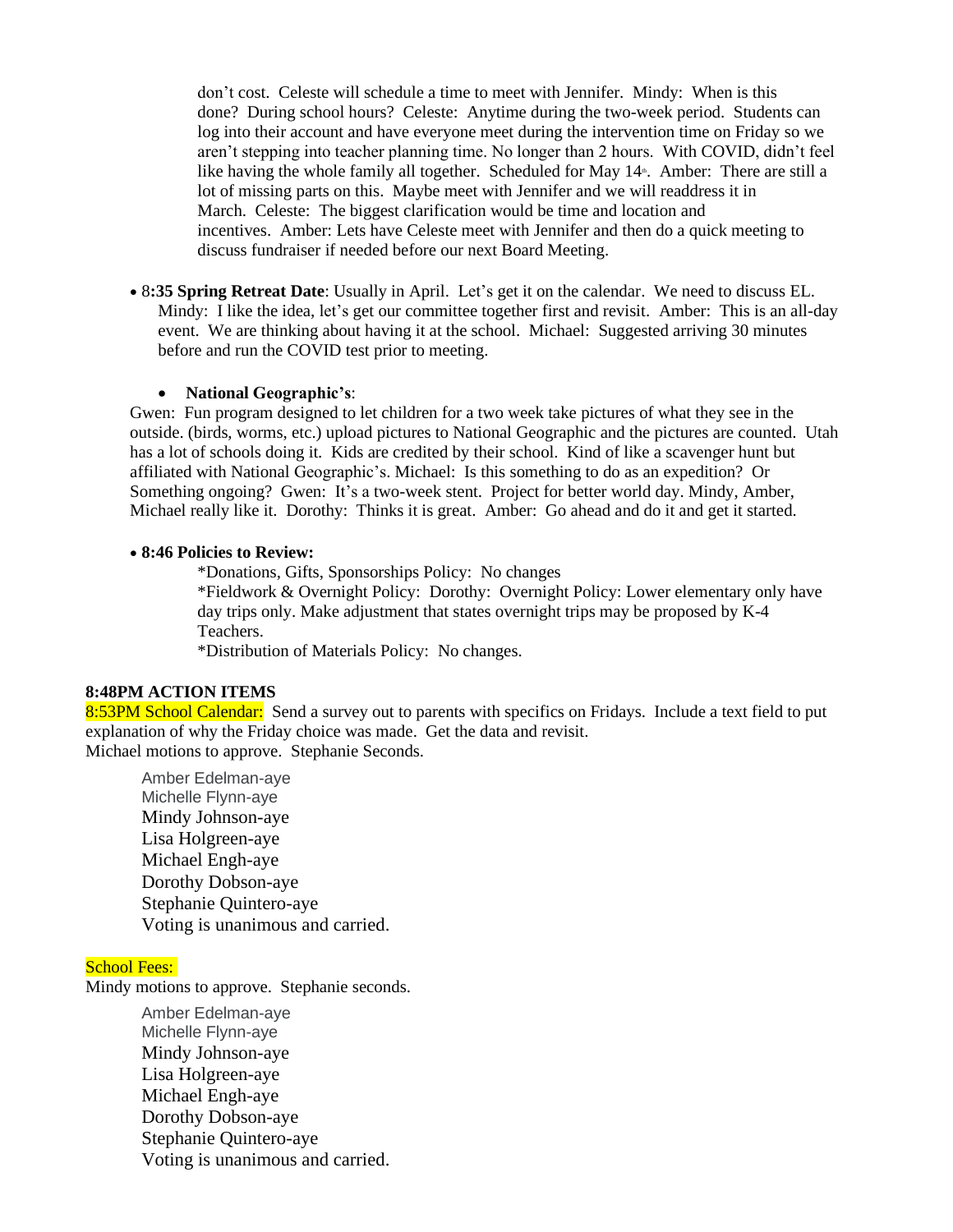#### Lottery—No item of action.

#### Corporal Punishment Policy:

Michael motions to approve including deletion of line we just discussed. (to obtain controlled substances not listed in the code) Mindy seconds.

Amber Edelman-aye Michelle Flynn-aye Mindy Johnson-aye Lisa Holgreen-aye Michael Engh-aye Dorothy Dobson-aye Stephanie Quintero-aye Voting is unanimous. Motion is carried.

### Cash Disbursement Policy:

Paige went through and implemented changes. Still questions on it that may have to be addressed. Vote on next meeting.

Dorothy motions to table until next month. Michelle Seconds.

Amber Edelman-aye Michelle Flynn-aye Mindy Johnson-aye Lisa Holgreen-aye Michael Engh-aye Dorothy Dobson-aye Stephanie Quintero-aye Voting is unanimous. Motion is tabled until next month

#### 9:03POP Fundraiser Proposal

Michael motions to table until next month. Mindy seconds.

Amber Edelman-aye Michelle Flynn-aye Mindy Johnson-aye Lisa Holgreen-aye Michael Engh-aye Dorothy Dobson-aye Stephanie Quintero-aye Voting is unanimous. Motion is tabled until next month.

# **9:07 PM DIRECTOR'S REPORT**:

**Staffing Update:** Hired an additional SPED Aide. Letter of intents have been received. Only one aide stating they want to find something else for next year.

**Enrollment**: 441 steady since December. Selective with adding new students at this time. **Student Achievement:** Acadience scores. Grade 1 has a lot below grade level, but it is state wide. There is movement of progress. It is what it is. Some areas we are way below and some areas we are way above. Acadience used to be Dibbles. Lexia shows we are making great progress.

**School Land Trust Final Report**: reading scores are a measurement tool in success for our school land trust fund program. Our final report for sending of our funds is that we use all fund to pay aides so that we can have an aide in every classroom. (\$55K)

**Charter Agreement Goal:** None for February

**Professional Development:** Feb 11<sup>th</sup> we focused on big picture planning by creating curriculum maps for next year.

**Public Relations:** One kindergartener came from Enrollhand. Facebook post about Sterling Scholars got a huge response. 7 out of 13 of BE sterling scholars were from Promontory.